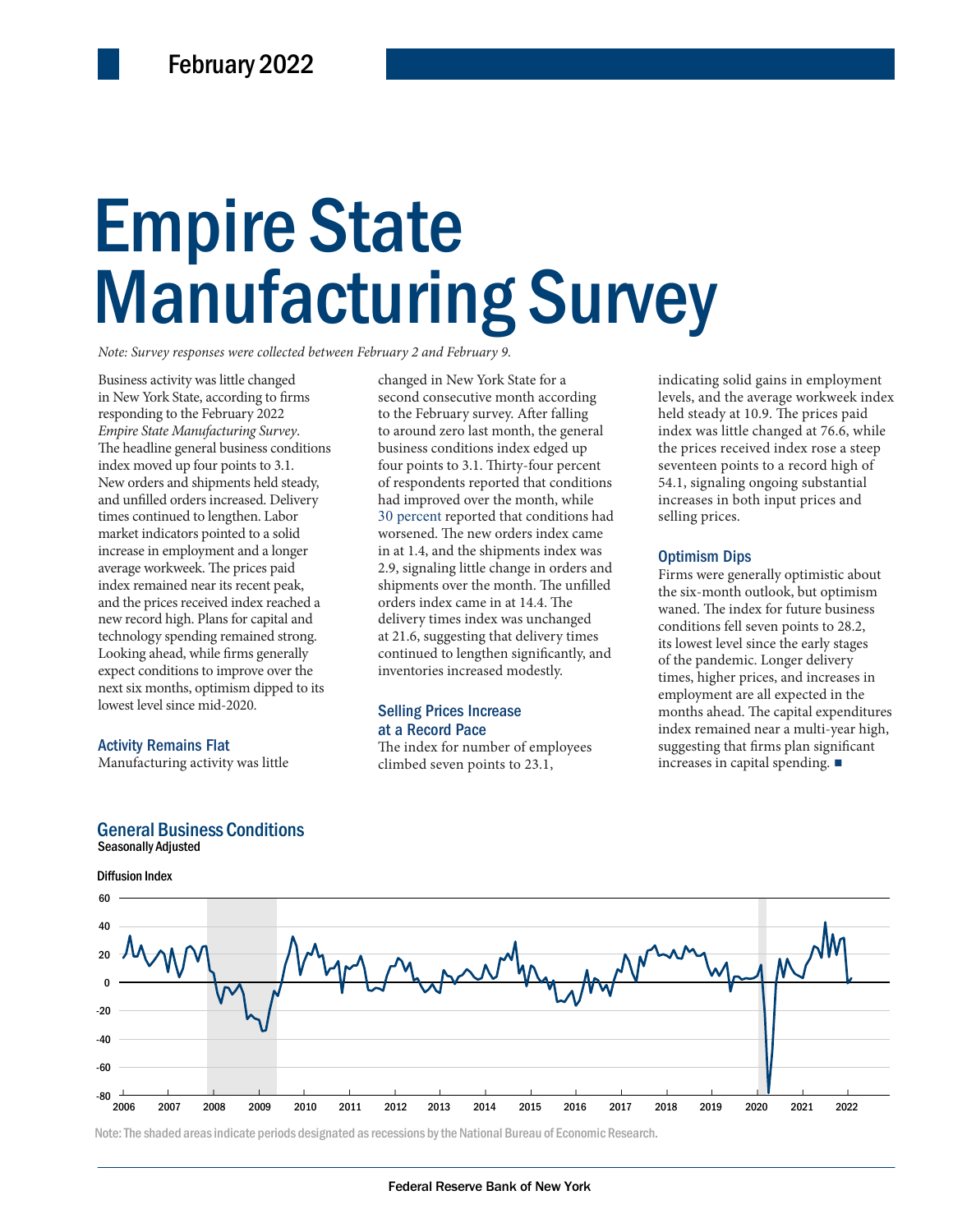## Current Indicators

Change from Preceding Month



|        | <b>Percent Reporting</b> |       |        |  |
|--------|--------------------------|-------|--------|--|
|        | Higher                   | Lower | Index  |  |
| Jan    | 22.1                     | 22.8  | $-0.7$ |  |
| Feb    | 33.5                     | 30.5  | 3.1    |  |
| Change |                          |       | 3.8    |  |
|        |                          |       |        |  |

#### **New Orders**



|        | <b>Percent Reporting</b> |        |        |
|--------|--------------------------|--------|--------|
| Index  | Lower                    | Higher |        |
| $-5.0$ | 33.5                     | 28.4   | Jan    |
| 1.4    | 34.5                     | 35.9   | Feb    |
| 6.4    |                          |        |        |
|        |                          |        | Change |

#### **Shipments**



|        | <b>Percent Reporting</b> |       |       |  |
|--------|--------------------------|-------|-------|--|
|        | Higher                   | Lower | Index |  |
| Jan    | 24.1                     | 23.1  | 1.0   |  |
| Feb    | 32.5                     | 29.6  | 2.9   |  |
| Change |                          |       | 1.9   |  |



|        | <b>Percent Reporting</b> |       |       |  |
|--------|--------------------------|-------|-------|--|
|        | Higher                   | Lower | Index |  |
| Jan    | 26.7                     | 14.7  | 12.1  |  |
| Feb    | 28.8                     | 14.4  | 14.4  |  |
| Change |                          |       | 2.3   |  |
|        |                          |       |       |  |





|        | <b>Percent Reporting</b> |       |       |
|--------|--------------------------|-------|-------|
|        | Higher                   | Lower | Index |
| Jan    | 29.3                     | 7.8   | 21.6  |
| Feb    | 35.1                     | 13.5  | 21.6  |
| Change |                          |       | 0.0   |
|        |                          |       |       |

|        | <b>Percent Reporting</b> |       |       |  |
|--------|--------------------------|-------|-------|--|
|        | Higher                   | Lower | Index |  |
| Jan    | 25.9                     | 15.5  | 10.3  |  |
| Feb    | 29.7                     | 18.0  | 11.7  |  |
| Change |                          |       | 14    |  |
|        |                          |       |       |  |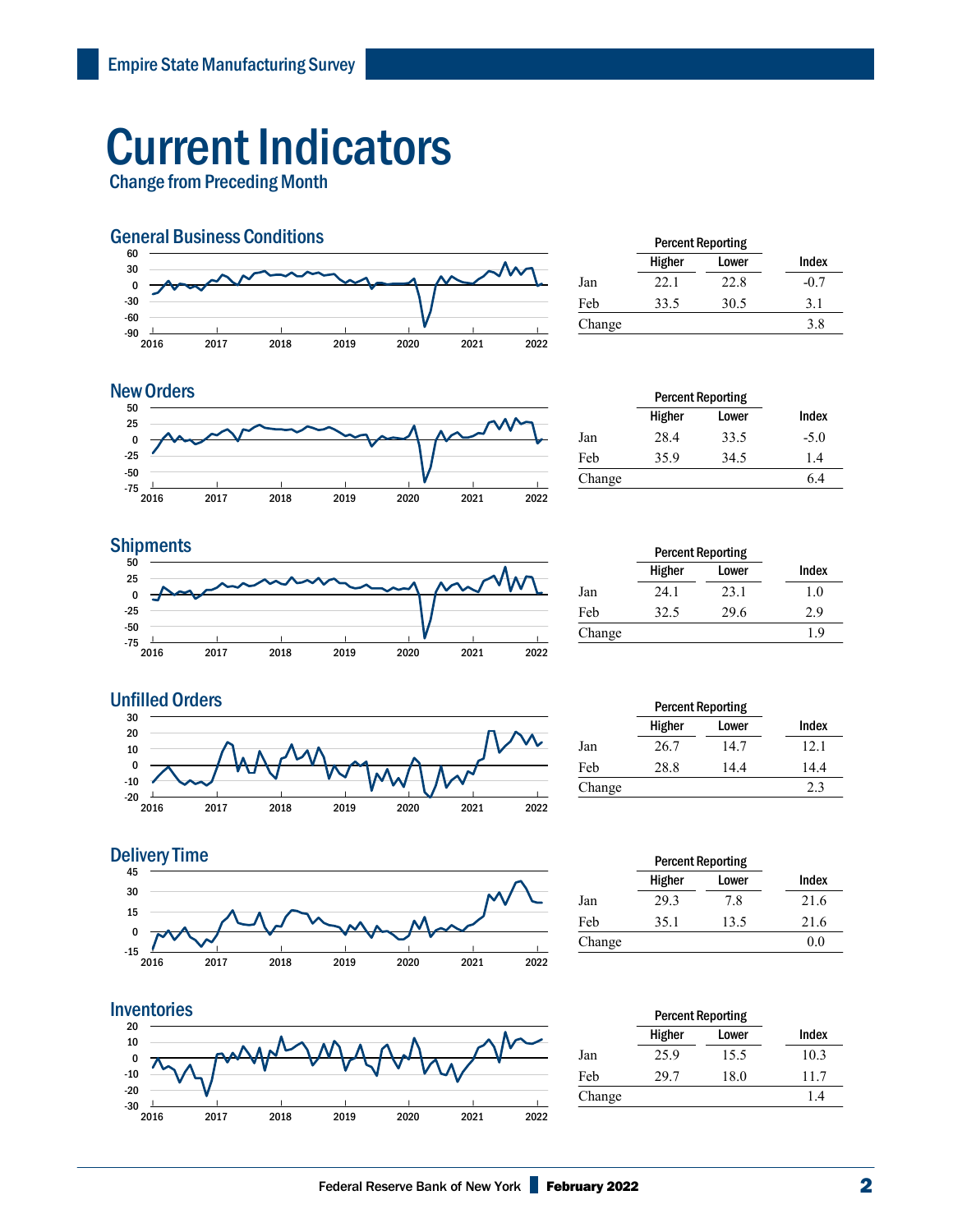### Current Indicators,*continued*

Change from Preceding Month



|        | <b>Percent Reporting</b> |       |        |  |
|--------|--------------------------|-------|--------|--|
|        | Higher                   | Lower | Index  |  |
| Jan    | 77.6                     | 0.9   | 76.7   |  |
| Feb    | 79.3                     | 2.7   | 76.6   |  |
| Change |                          |       | $-0.1$ |  |
|        |                          |       |        |  |

#### 60 **Prices Received**



|        | <b>Percent Reporting</b> |       |       |  |
|--------|--------------------------|-------|-------|--|
|        | Higher                   | Lower | Index |  |
| Jan    | 38.8                     | 1.7   | 37.1  |  |
| Feb    | 58.6                     | 4.5   | 54.1  |  |
| Change |                          |       | 17.0  |  |

#### **Number of Employees**



|        | <b>Percent Reporting</b> |       |       |
|--------|--------------------------|-------|-------|
|        | Higher                   | Lower | Index |
| Jan    | 20.0                     | 3.9   | 16.1  |
| Feb    | 29.4                     | 6.3   | 23.1  |
| Change |                          |       | 7.0   |

#### $-75$   $+2016$ | 2017 | 2018 | 2019 | 2020 | 2021 | 2022 | -75 -50 -25  $\pmb{0}$  25 Average Employee Workweek

Note: Data are seasonally adjusted.

|        |        | <b>Percent Reporting</b> |       |
|--------|--------|--------------------------|-------|
|        | Higher | Lower                    | Index |
| Jan    | 17.3   | 6.9                      | 10.3  |
| Feb    | 22.5   | 11.7                     | 10.9  |
| Change |        |                          | 0.6   |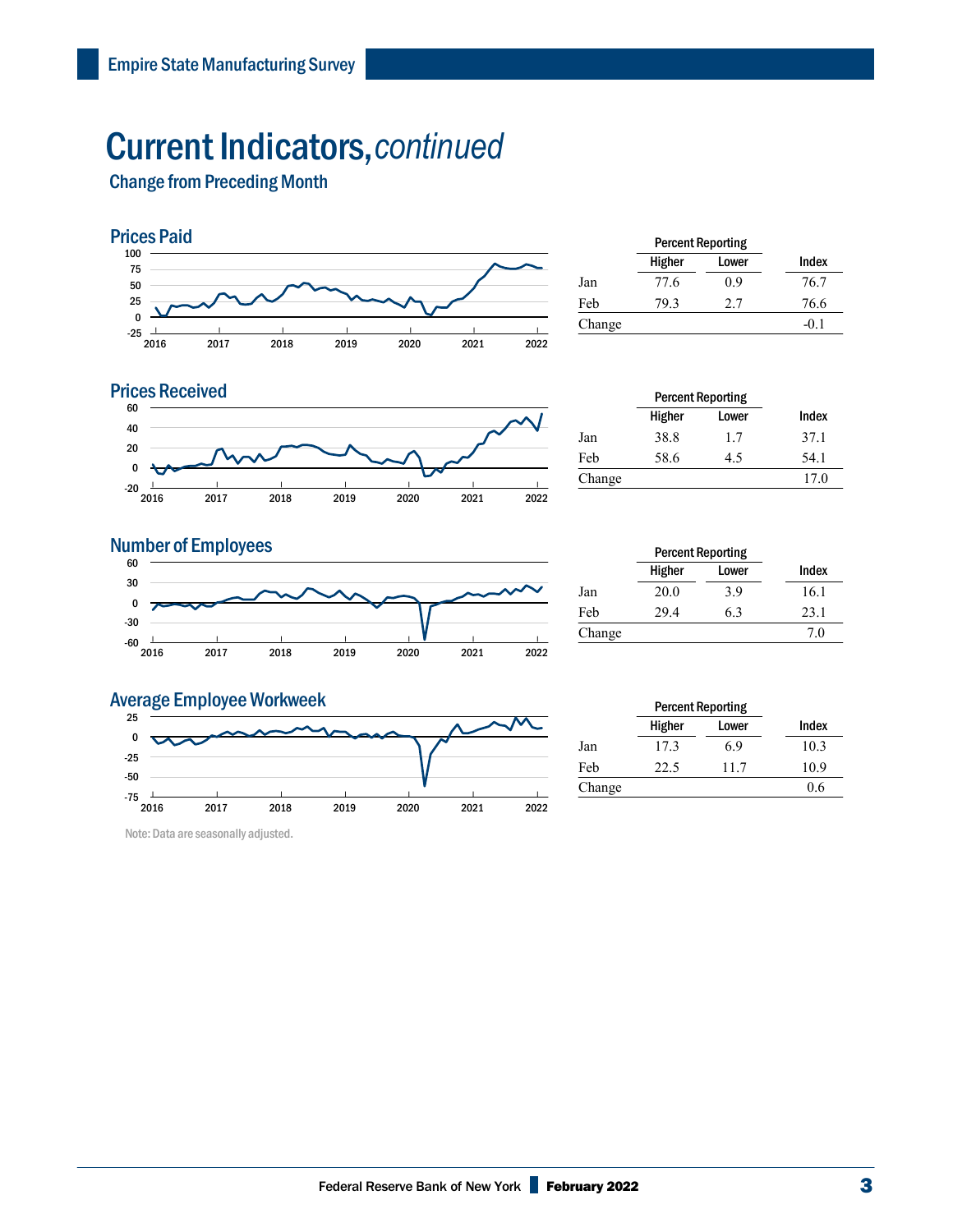## Forward-Looking Indicators

Expectations Six Months Ahead



|        | <b>Percent Reporting</b> |       |        |  |
|--------|--------------------------|-------|--------|--|
|        | Higher                   | Lower | Index  |  |
| Jan    | 43.9                     | 8.9   | 35.1   |  |
| Feb    | 42.7                     | 14.5  | 28.2   |  |
| Change |                          |       | $-6.9$ |  |
|        |                          |       |        |  |



| <b>New Orders</b> |        |        | <b>Percent Reporting</b> |        |
|-------------------|--------|--------|--------------------------|--------|
| 60                |        | Higher | Lower                    | Index  |
| 40                | Jan    | 41.2   | 8.3                      | 32.9   |
| 20                | Feb    | 44.6   | 12.1                     | 32.5   |
| $-20$             | Change |        |                          | $-0.4$ |

#### $-20$   $+2016$ | 2017 | 2018 | 2019 | 2020 | 2021 | 2022 | -20 0 20 40 60 **Shipments** Percent Reporting

|        | <b>Percent Reporting</b> |       |       |
|--------|--------------------------|-------|-------|
|        | Higher                   | Lower | Index |
| Jan    | 39.4                     | 10.0  | 29.3  |
| Feb    | 47.5                     | 15.0  | 32.6  |
| Change |                          |       | 3.3   |









|        | <b>Percent Reporting</b> |       |       |
|--------|--------------------------|-------|-------|
|        | Higher                   | Lower | Index |
| Jan    | 19.8                     | 15.5  | 4.3   |
| Feb    | 26.1                     | 16.2  | 9.9   |
| Change |                          |       | 5.6   |
|        |                          |       |       |

|        | <b>Percent Reporting</b> |       |        |
|--------|--------------------------|-------|--------|
|        | Higher                   | Lower | Index  |
| Jan    | 28.4                     | 16.4  | 12.1   |
| Feb    | 23.4                     | 16.2  | 7.2    |
| Change |                          |       | $-4.9$ |
|        |                          |       |        |